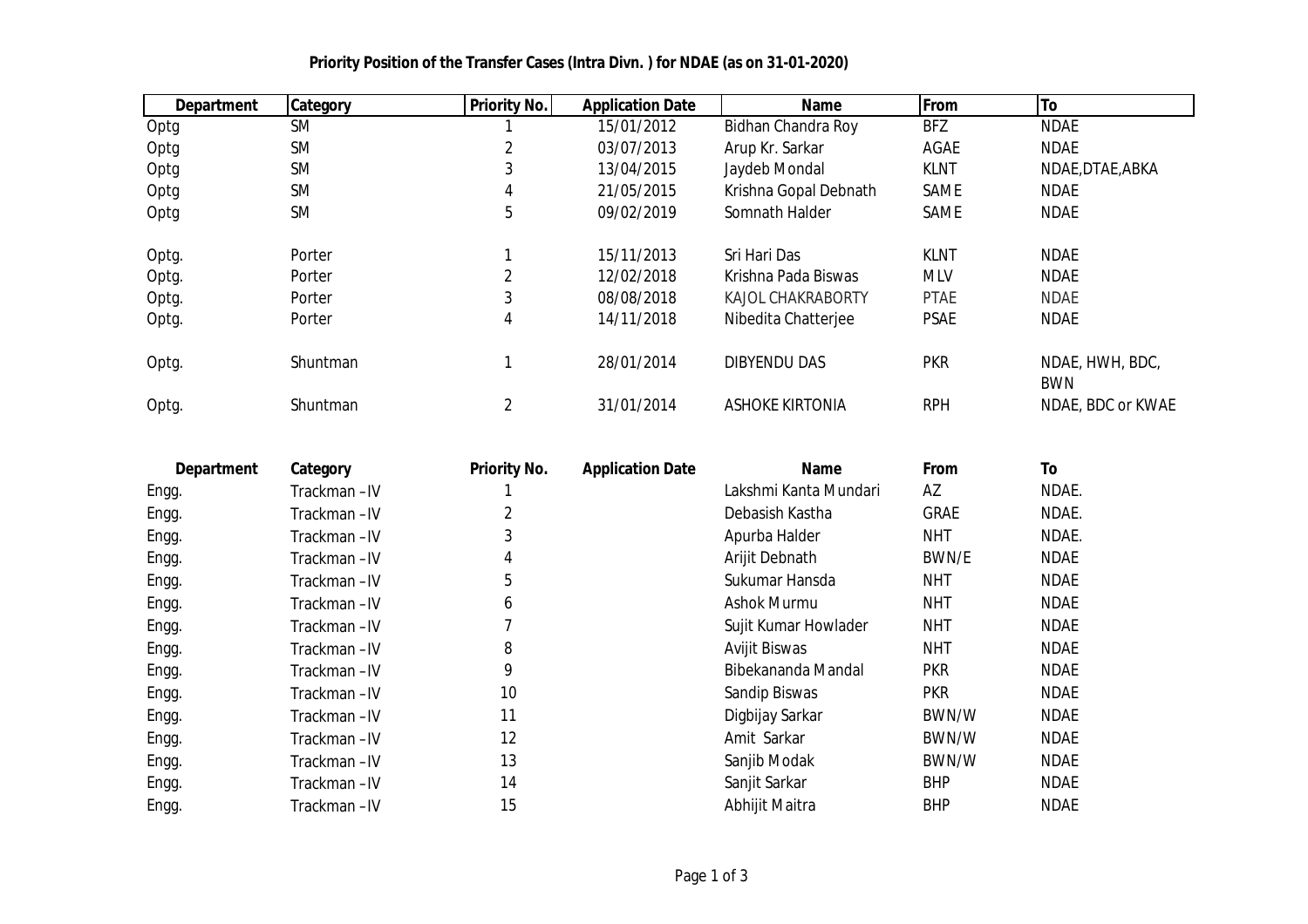| <b>Department</b> | <b>Category</b> | <b>Priority No.</b> | <b>Application Date</b> | <b>Name</b>             | From         | To          |
|-------------------|-----------------|---------------------|-------------------------|-------------------------|--------------|-------------|
| Engg.             | Trackman-IV     | 16                  |                         | Apurba Majumder         | <b>BHP</b>   | <b>NDAE</b> |
| Engg.             | Trackman-IV     | 17                  |                         | Sushanta Bala           | <b>BHP</b>   | <b>NDAE</b> |
| Engg.             | Trackman-IV     | 18                  |                         | <b>KANAI LAL DAS</b>    | BWN/E        | <b>NDAE</b> |
| Engg.             | Trackman-IV     | 19                  |                         | <b>BHASKAR BISWAS</b>   | <b>PKR</b>   | <b>NDAE</b> |
| Engg.             | Trackman-IV     | 20                  |                         | <b>SUKUMAR MANDI</b>    | <b>NHT</b>   | <b>NDAE</b> |
| Engg.             | Trackman-IV     | 21                  |                         | <b>ABHIJIT DAS</b>      | <b>BHP</b>   | <b>NDAE</b> |
| Engg.             | Trackman-IV     | 22                  |                         | MUKUL CHANDRA HALDAR    | <b>BHP</b>   | <b>NDAE</b> |
| Engg.             | Trackman-IV     | 23                  |                         | <b>SUVHANKAR MONDAL</b> | BWN/W        | <b>NDAE</b> |
| Engg.             | Trackman-IV     | 24                  |                         | <b>DIBYENDU MONDAL</b>  | BWN/E        | <b>NDAE</b> |
| Engg.             | Trackman-IV     | 25                  |                         | <b>RAJAN SARKAR</b>     | BWN/E        | <b>NDAE</b> |
| Engg.             | Trackman-IV     | 26                  |                         | <b>SUMAN SARKAR</b>     | <b>RPH</b>   | <b>NDAE</b> |
| Engg.             | Trackman-IV     | 27                  |                         | <b>SUMAN BISWAS</b>     | <b>PKR</b>   | <b>NDAE</b> |
| Engg.             | Trackman-IV     | 28                  |                         | <b>SWAPAN PAL</b>       | <b>PKR</b>   | <b>NDAE</b> |
| Engg.             | Trackman-IV     | 29                  |                         | <b>SUJIT BISWAS</b>     | KWAE/BG      | <b>NDAE</b> |
| Engg.             | Trackman-IV     | 30                  |                         | <b>SANJAY PAUL</b>      | <b>PKR</b>   | <b>NDAE</b> |
| Engg.             | Trackman-IV     | 31                  |                         | PRASENNJIT ROY          | <b>PKR</b>   | <b>NDAE</b> |
| Engg.             | Trackman-IV     | 32                  |                         | <b>SUMAN PAIN</b>       | <b>RPH</b>   | <b>NDAE</b> |
| Engg.             | Trackman-IV     | 33                  |                         | PALASH BALA             | <b>RPH</b>   | <b>NDAE</b> |
| Engg.             | Trackman-IV     | 34                  |                         | PRAKASH BHAKTA          | <b>RPH</b>   | <b>NDAE</b> |
| Engg.             | Trackman-IV     | 35                  |                         | AMRITA TARAFDAR         | <b>RPH</b>   | <b>NDAE</b> |
| Engg.             | Trackman-IV     | 36                  |                         | <b>APU BISWAS</b>       | <b>RPH</b>   | <b>NDAE</b> |
| Engg.             | Trackman-IV     | 37                  |                         | <b>AMIT BISWAS</b>      | <b>RPH</b>   | <b>NDAE</b> |
| Engg.             | Trackman-IV     | 38                  |                         | <b>ALOKE SARKAR</b>     | <b>RPH</b>   | <b>NDAE</b> |
| Engg.             | Trackman-IV     | 39                  |                         | <b>SUDIP KHAMARU</b>    | BWN/E        | <b>NDAE</b> |
| Engg.             | Trackman-IV     | 40                  |                         | PRASENJIT BISWAS        | PDA          | <b>NDAE</b> |
| Engg.             | Trackman-IV     | 41                  |                         | PRADYUT KUMAR SARKAR    | PDA          | <b>NDAE</b> |
| Engg.             | Trackman-IV     | 42                  |                         | <b>SUBRATA BISWAS</b>   | PDA          | <b>NDAE</b> |
| Engg.             | Trackman-IV     | 43                  |                         | PRADIP KARMAKAR         | BWN/W        | <b>NDAE</b> |
| Engg.             | Trackman-IV     | 44                  |                         | <b>AKRAM MONDAL</b>     | <b>BHP</b>   | <b>NDAE</b> |
| Engg.             | Trackman-IV     | 45                  |                         | <b>SAMIR GHOSH</b>      | BWN/W        | <b>NDAE</b> |
| Engg.             | Trackman-IV     | 46                  |                         | <b>SUKCHAND SARDER</b>  | BWN/W        | <b>NDAE</b> |
| Engg.             | Trackman-IV     | 47                  |                         | <b>SHYAMAL MUNDARI</b>  | <b>BWN/E</b> | <b>NDAE</b> |

## **Priority Position of the Transfer Cases (Intra Divn. ) for NDAE (as on 31-01-2020)**